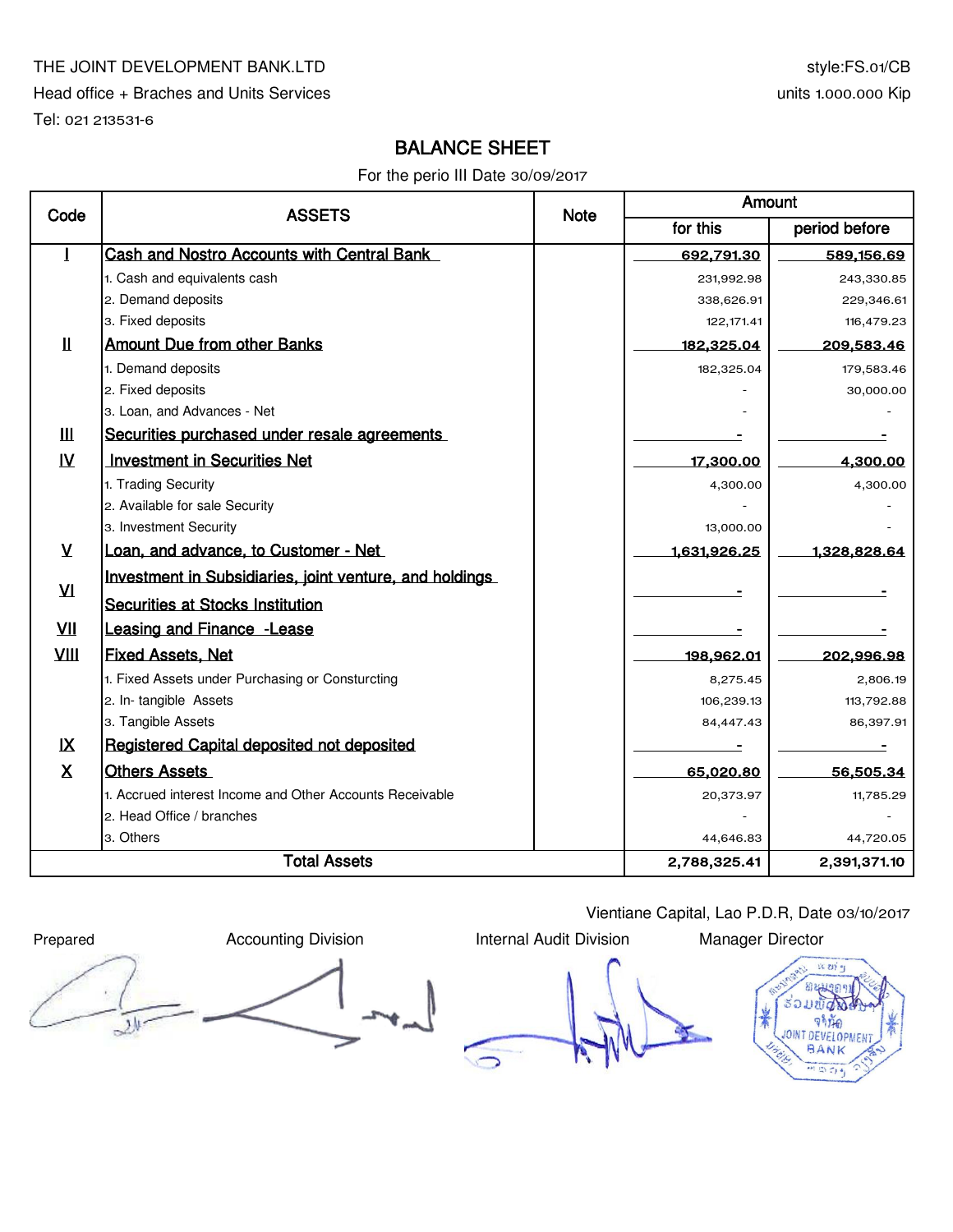#### THE JOINT DEVELOPMENT BANK.LTD

Head office + Braches and Units Services

Tel: 021 213531-6

### style:FS.01/CB units 1.000.000 Kip

## BALANCE SHEET

For the perio III Date 30/09/2017

| Code                              | <b>LIABILITIES AND CAPILAL</b>                            | <b>Note</b>  | Amount       |               |  |
|-----------------------------------|-----------------------------------------------------------|--------------|--------------|---------------|--|
|                                   |                                                           |              | for this     | period before |  |
| $\mathbf 1$                       | Debt Payable to other Banks and Financial                 |              |              |               |  |
|                                   | <b>Institution</b>                                        |              | 54,549.70    | 53,024.26     |  |
|                                   | 1. Demand deposits                                        |              | 4,793.10     | 4,217.02      |  |
|                                   | 2. Fixed deposits                                         |              | 49,756.60    | 48,807.24     |  |
|                                   | 3. Borrowing Funds                                        |              |              |               |  |
|                                   | 4. Other Debt Payable to Banks and Financial Institutions |              |              |               |  |
| $\mathbf{\mathbf{\underline{H}}}$ | II. Debt Payable toCustomers                              |              | 2,286,771.57 | 1,891,848.20  |  |
|                                   | 1. Demand deposits                                        |              | 771,507.83   | 764,573.82    |  |
|                                   | 2. Fixed deposits                                         |              | 1,515,250.85 | 1,127,254.41  |  |
|                                   | 3. Other debt Payable to Customer                         |              | 12.89        | 19.97         |  |
| $\mathbf{III}$                    | Securities Sold under repurchased agreement               |              |              |               |  |
| $\overline{\mathsf{N}}$           | Debt Payable related issuing Securities                   |              |              |               |  |
| $\underline{V}$                   | Others liabilities                                        |              | 69,705.03    | 61,452.51     |  |
|                                   | 1. Accrued Interest and Other Accounts payable            |              | 57,190.95    | 42,769.38     |  |
|                                   | 2. Head Office / branches                                 |              | 289.70       | 1,000.48      |  |
|                                   | 3. Others                                                 |              | 12,224.38    | 17,682.65     |  |
| VI                                | Capital and its Similar                                   |              | 377,299.11   | 385,008.96    |  |
|                                   | 1. Registered Capital                                     |              | 404,666.10   | 404,666.10    |  |
|                                   | 2. share's Premium                                        |              | (39, 757.05) | (39, 757.05)  |  |
|                                   | 3. Legal Reserve                                          |              | 2,045.32     | 2,045.32      |  |
|                                   | 4. Reserve for Expansion Businees                         |              |              |               |  |
|                                   | 5. Other Reserves                                         |              | 550.52       | 550.52        |  |
|                                   | 6. Margin foe Revaluation                                 |              | 18,643.89    | 21,606.84     |  |
|                                   | 7. Provisions under BOL Regulations                       |              | 8,149.58     | 6,776.88      |  |
|                                   | 8. Retained Earning (+/-)                                 |              | (16, 218.65) | (16, 218.65)  |  |
|                                   | 9. Result in Instance of approval (+/-)                   |              | 6,060.72     | 6,060.72      |  |
|                                   | 10. Result of the year (+/-)                              |              | (6,841.32)   | (721.71)      |  |
|                                   | 11. Sabvention and allocated Funds                        |              |              |               |  |
|                                   | 12. Subordinated debts                                    |              |              |               |  |
| Total liabilities and Equity      |                                                           | 2,788,325.41 | 2,391,371.10 |               |  |

Prepared **Accounting Division** Internal Audit Division Manager Director  $\overline{\mathcal{L}}$ 

Vientiane Capital, Lao P.D.R, Date 03/10/2017

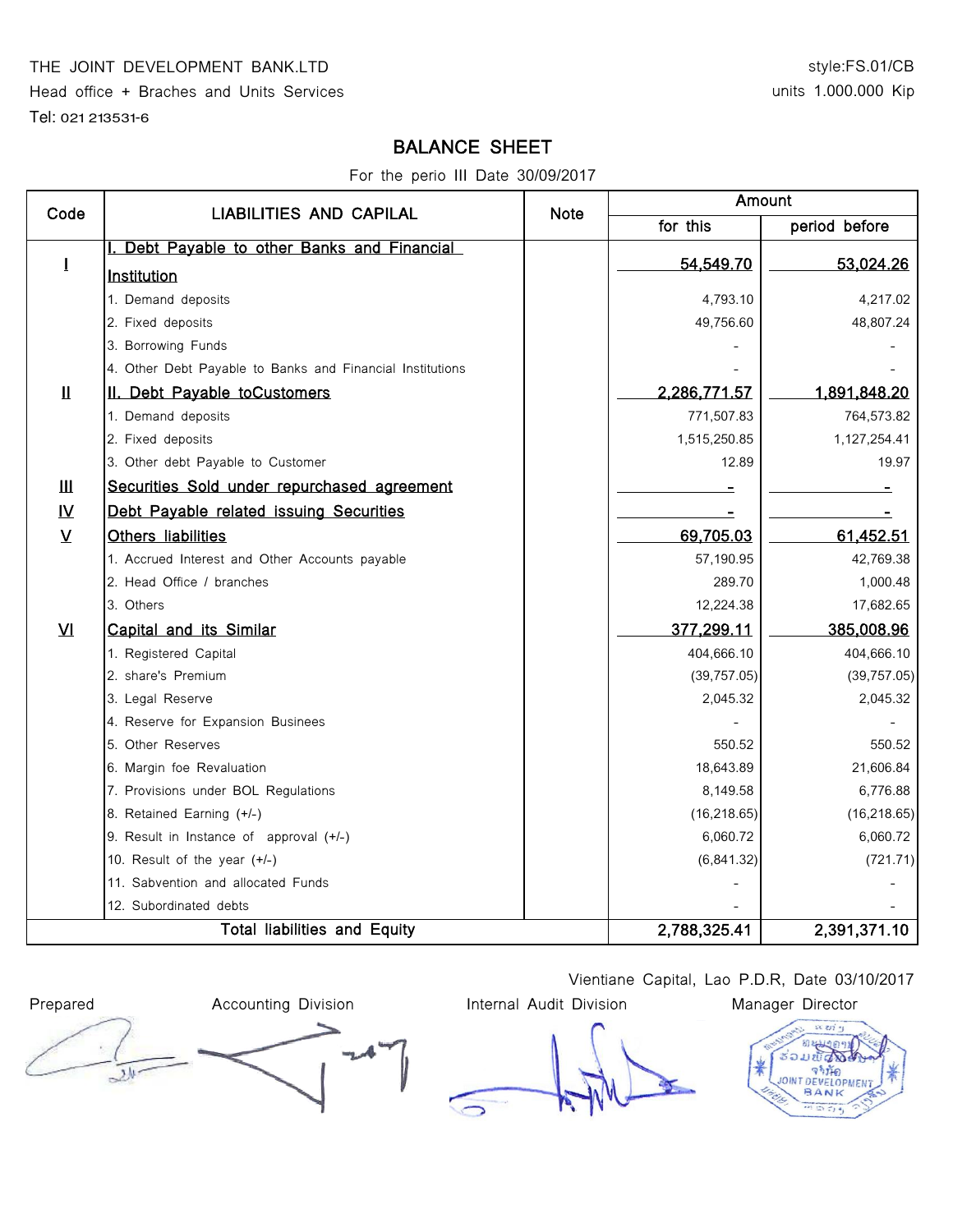THE JOINT DEVELOPMENT BANK.LTD

Head office + Braches and Units Services

Tel: 021 213531-6

### STATEMENT OF INCOME

For the perio III Date 30/09/2017

|                         | Item                                                                              |      | Amount       |               |
|-------------------------|-----------------------------------------------------------------------------------|------|--------------|---------------|
| Code                    |                                                                                   | Note | for this     | period before |
|                         | A. Operating Incomes and Expenses                                                 |      |              |               |
|                         | 1. Interest Income and its equivalents                                            |      | 108,012.84   | 11,530.82     |
|                         | 1.1 Interest and its equivalents from Inter banks                                 |      | 858.46       | 319.39        |
|                         | 1.2 Interest and its equivalents from Customer                                    |      | 106,878.35   | 11,211.43     |
|                         | 1.3 Interest for Securities purchased under resale agreement                      |      | 276.03       |               |
|                         | 1.4 Interest and its equivalents from Investment in Securities                    |      |              |               |
|                         | 1.5 Other Interest                                                                |      |              |               |
|                         | 2. Interest Expenes and its equivalents                                           |      | (73,903.14)  | (7,502.53)    |
|                         | 2.1 Interest Expenses and its equivalents on inter bank                           |      | (1,544.08)   | (134.33)      |
|                         | 2.2 Interest Expenes and its equivalents on Customer                              |      | (72,042.82)  | (7, 343.21)   |
|                         | 2.3 Interest Expenses on Securities sold under repurchased agreement              |      | (316.25)     | (25.00)       |
|                         | 2.4 Interest Expense on Certificates of deposit                                   |      |              |               |
|                         | 2.5 Interest and Interest Equivalent                                              |      |              |               |
|                         | 3. Gain(or loss) on trading Gold and other precious metals                        |      |              |               |
| $\mathbf{I}$            | Incomes - Expense Interest margin                                                 |      | 34,109.70    | 4,028.29      |
|                         | 4. Incomes from leasing and lease available to buy                                |      | 69.61        | 6.04          |
|                         | 5. Expenses on leasing and Lease available to buy                                 |      |              |               |
|                         | 6. Incomes from rent                                                              |      |              |               |
|                         | 7. Expenses on rent                                                               |      |              |               |
|                         | 8. Expenses from Capital and from stock holders                                   |      | 160.00       |               |
|                         | 9. Incomes from Commissions and financial Services                                |      | 37,512.65    | 2,348.43      |
|                         | 10. Expenses Commissions and financial Services                                   |      | (6,828.96)   | (847.58)      |
|                         | 11. Profit or loss on Trading Security                                            |      |              |               |
|                         | 12. Profit or loss from Security Available CE for sale                            |      |              |               |
|                         | 13. Net Profit or loss on foreign Exchange                                        |      | 1,263.21     | 294.23        |
|                         | 14. Net Profit or loss on trading Conditional Instrument                          |      |              |               |
| Ш                       | <b>Net Operating Income</b>                                                       |      | 66,286.22    | 5,829.40      |
|                         |                                                                                   |      |              |               |
|                         | <b>B. Other Incomes and Expenses</b>                                              |      |              | Ξ             |
|                         | 15. Other operating Incomes                                                       |      | 59,316.07    | 5,745.12      |
|                         | 16. Administation Expenses                                                        |      | (50, 459.87) | (4,980.06)    |
|                         | 16.1 Employee Expenses                                                            |      | (27, 824.58) | (2,853.60)    |
|                         | 16.2 Other Adminitrative Expenses                                                 |      | (22, 635.29) | (2, 126.45)   |
|                         | 17. Amortization and depreciation expenses trangible and intrangible fixed assets |      | (18,072.98)  | (1,677.12)    |
|                         | 18. Other Operating Expense in Business                                           |      | (61, 599.54) | (5,973.16)    |
|                         | 19. Net Income or Expenses on Revalution Debt and off- B/S items                  |      | (2,882.11)   | (224.72)      |
|                         | 19.1 Depreciation on debt and Debt Payable                                        |      | (9,725.27)   | (253.50)      |
|                         | 19.2 Reverse depreciation on debt and income from write off Debt                  |      | 6,843.15     | 28.78         |
|                         | 20. Net Income or Expenses to change fixed financial valuable                     |      |              |               |
| Ш                       | Incomes and Expenses                                                              |      | (73, 698.44) | (7, 109.93)   |
| $\mathbf{N}$            | Item Extraordinary before Resulf                                                  |      | (7, 412.23)  | (1,280.54)    |
|                         | C. Extraordinary Income and Expenses                                              |      | 555.95       | 558.83        |
|                         | 21. Extraordinary Incomes                                                         |      | 570.91       | 558.83        |
|                         | 22. Extraordinary expenses                                                        |      | (14.96)      |               |
| $\overline{\mathsf{v}}$ | Before Income taxes                                                               |      | (6,841.32)   | (721.71)      |
|                         | 23. Income taxes                                                                  |      |              |               |
|                         |                                                                                   |      |              |               |
| $\overline{\mathbf{M}}$ | Net Incomes                                                                       |      | (6,841.32)   | (721.71)      |